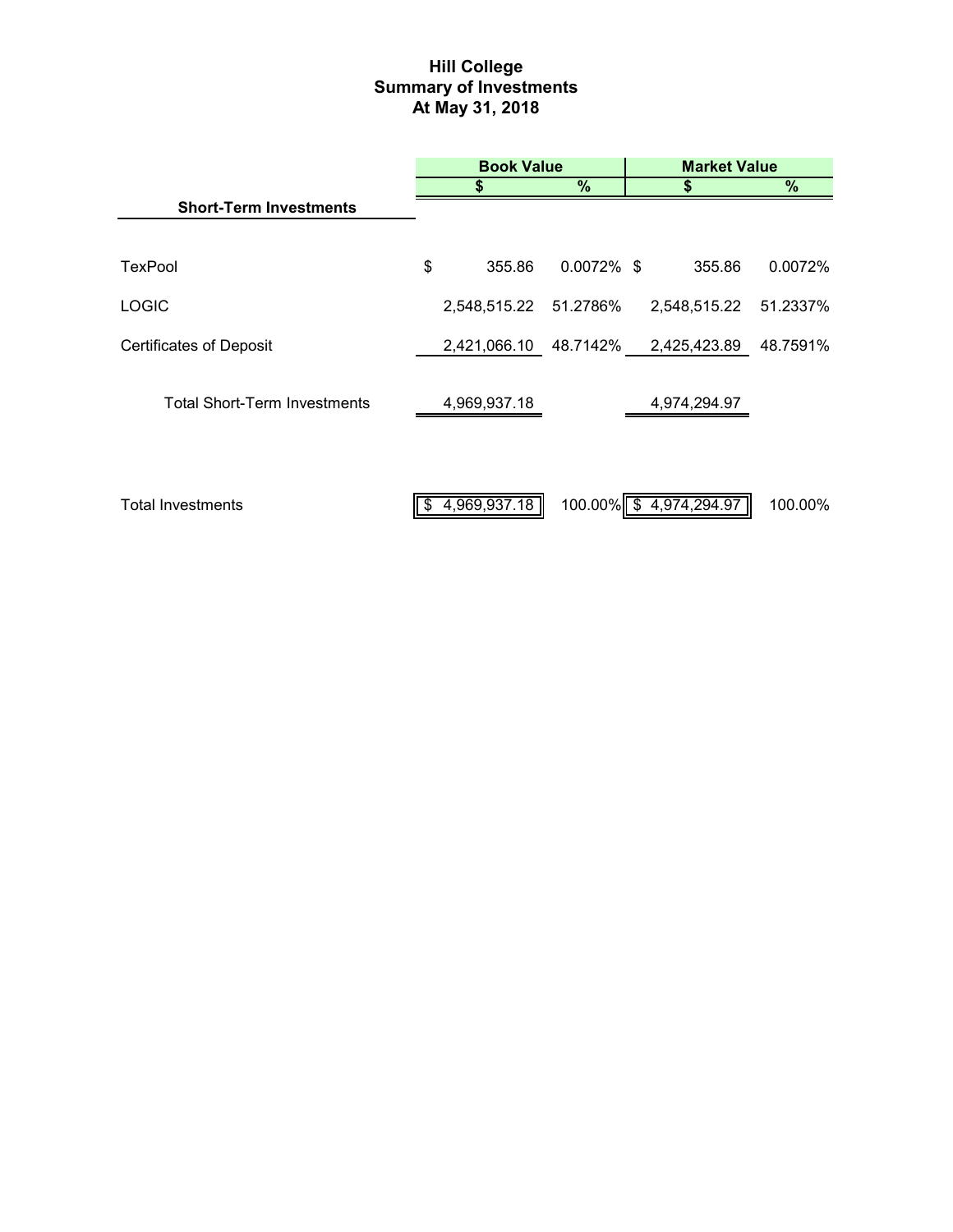# **Hill College Operating Fund Summary of Investments At May 31, 2018**

|                                     | <b>Book Value</b> |          | <b>Market Value</b> |          |
|-------------------------------------|-------------------|----------|---------------------|----------|
|                                     |                   | %        | S                   | $\%$     |
| <b>Short-Term Investments</b>       |                   |          |                     |          |
| <b>TexPool</b>                      | \$<br>302.19      | 0.0068%  | 302.19              | 0.0067%  |
| <b>LOGIC</b>                        | 2,548,413.52      | 56.9417% | 2,548,413.52        | 56.9060% |
| <b>Certificates of Deposit</b>      | 1,926,763.37      | 43.0516% | 1,929,567.80        | 43.0872% |
| <b>Total Short-Term Investments</b> | 4,475,479.08      |          | 4,478,283.51        |          |
| <b>Total Investments</b>            | 4,475,479.08      | 100.00%  | 4,478,283.51        | 100.00%  |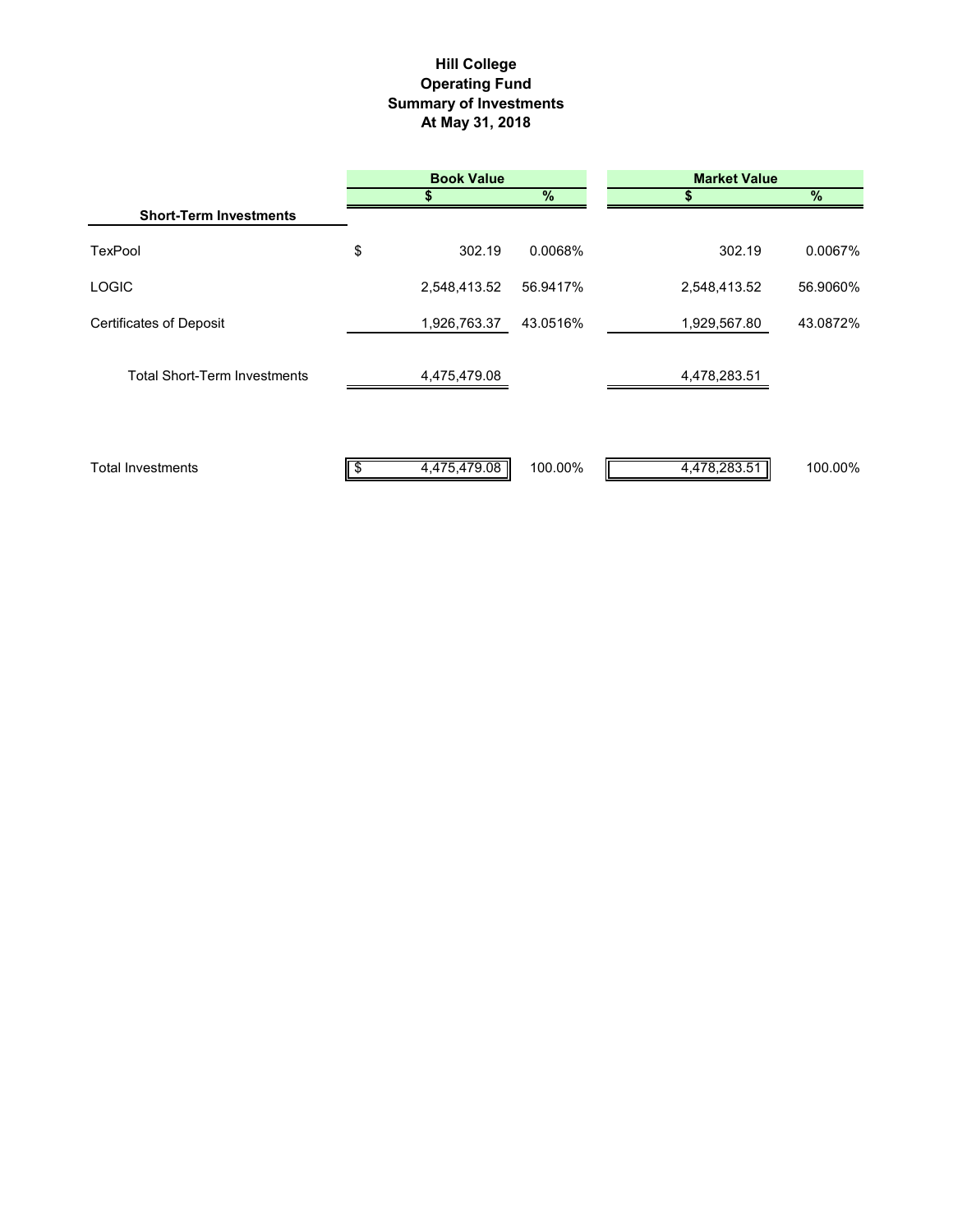# **Hill College Endowment Fund Summary of Investments At May 31, 2018**

|                                     | <b>Book Value</b>        |               | <b>Market Value</b> |                 |
|-------------------------------------|--------------------------|---------------|---------------------|-----------------|
|                                     |                          | $\frac{9}{6}$ |                     | $\overline{\%}$ |
| <b>Short-Term Investments</b>       |                          |               |                     |                 |
| TexPool                             | \$<br>52.47              | 100.0000%     | 52.47               | 100.0000%       |
| <b>LOGIC</b>                        | $\overline{\phantom{a}}$ | 0.0000%       |                     | 0.0000%         |
| <b>Certificates of Deposit</b>      |                          | 0.0000%       |                     | 0.0000%         |
| <b>Total Short-Term Investments</b> | 52.47                    |               | 52.47               |                 |
| <b>Total Investments</b>            | 52.47                    | 100.00%       | 52.47               | 100.00%         |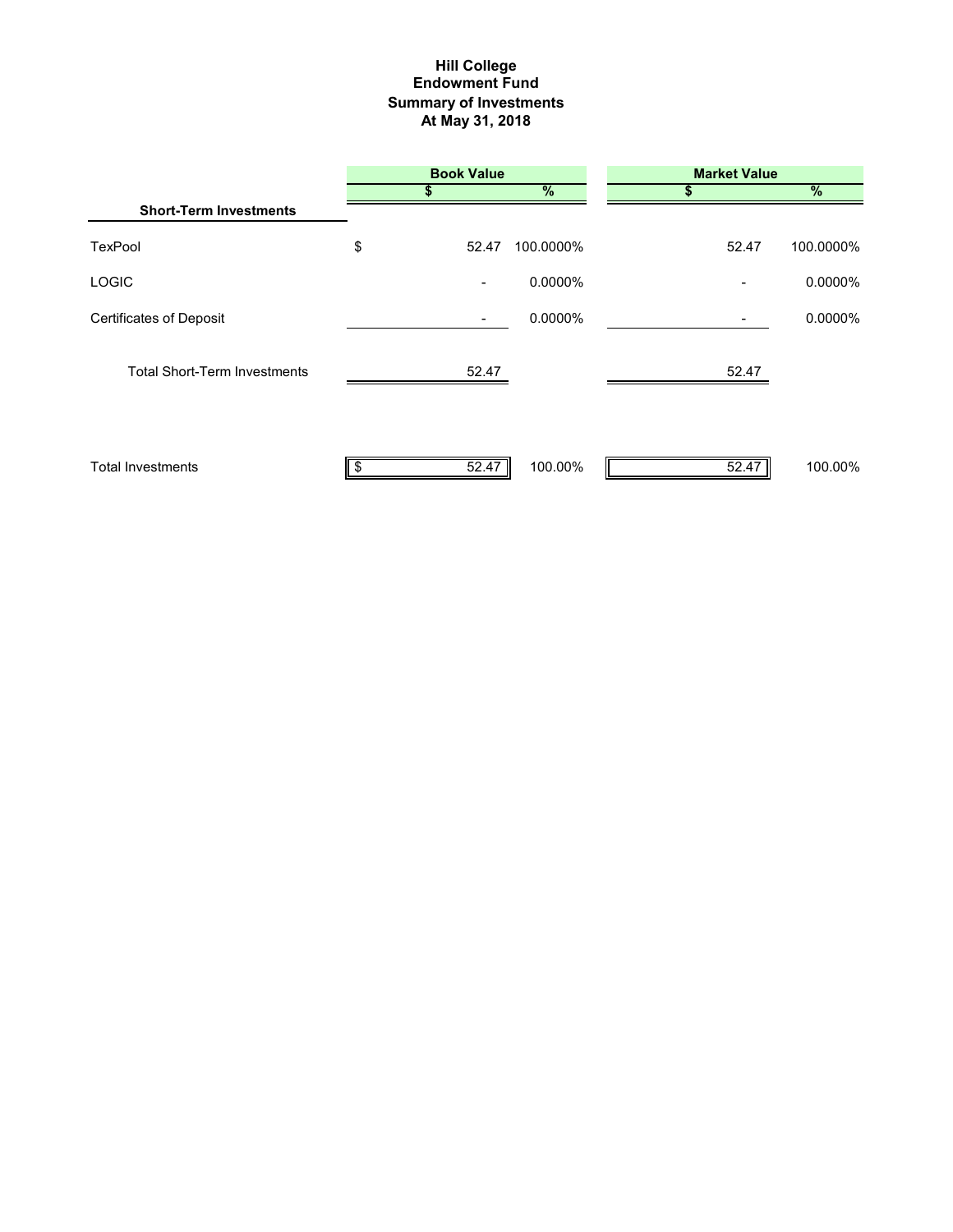#### **Interest and Sinking Fund Summary of Investments At May 31, 2018 Hill College**

|                                     | <b>Book Value</b> |               | <b>Market Value</b> |          |
|-------------------------------------|-------------------|---------------|---------------------|----------|
|                                     |                   | $\frac{9}{6}$ |                     | $\%$     |
| <b>Short-Term Investments</b>       |                   |               |                     |          |
| TexPool                             | \$<br>1.20        | 51.0638%      | 1.20                | 51.0638% |
| <b>LOGIC</b>                        | 1.15              | 48.9362%      | 1.15                | 48.9362% |
| <b>Certificates of Deposit</b>      | $\blacksquare$    | 0.0000%       |                     | 0.0000%  |
| <b>Total Short-Term Investments</b> | 2.35              |               | 2.35                |          |
| <b>Total Investments</b>            | 2.35              | 100.00%       | 2.35                | 100.00%  |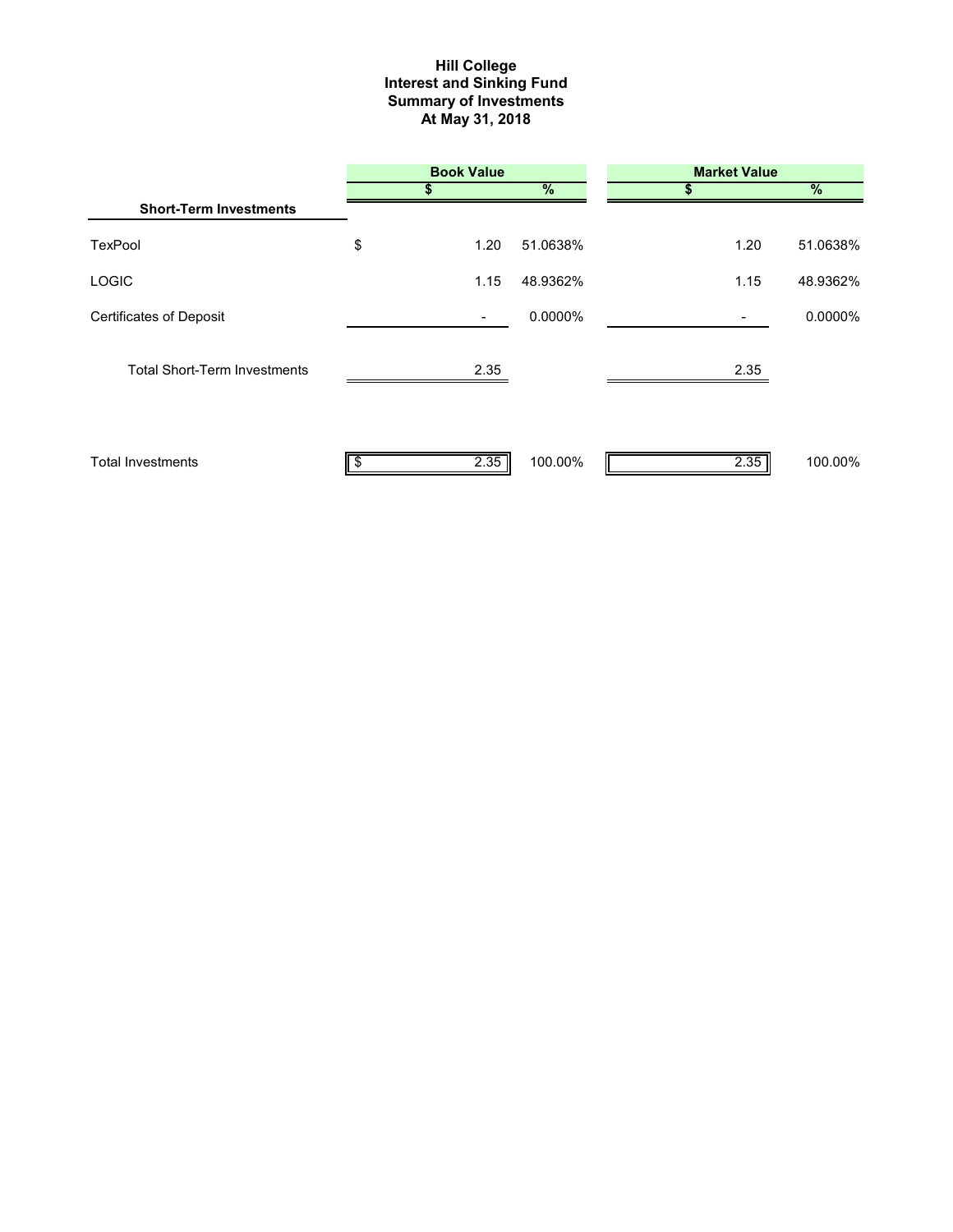#### **Summary of Investments At May 31, 2018 Special Revenue Fund Hill College**

|                                     | <b>Book Value</b> |               | <b>Market Value</b> |                 |  |
|-------------------------------------|-------------------|---------------|---------------------|-----------------|--|
|                                     |                   | $\frac{9}{6}$ | 55                  | $\overline{\%}$ |  |
| <b>Short-Term Investments</b>       |                   |               |                     |                 |  |
| <b>TexPool</b>                      | \$<br>۰           | 0.0000%       |                     | 0.0000%         |  |
| <b>LOGIC</b>                        | 100.55            | 0.0203%       | 100.55              | 0.0203%         |  |
| <b>Certificates of Deposit</b>      | 494,302.73        | 99.9797%      | 495,856.09          | 99.9797%        |  |
| <b>Total Short-term Investments</b> | 494,403.28        |               | 495,956.64          |                 |  |
| <b>Total Investments</b>            | 494,403.28        | 100.00%       | 495,956.64          | 100.00%         |  |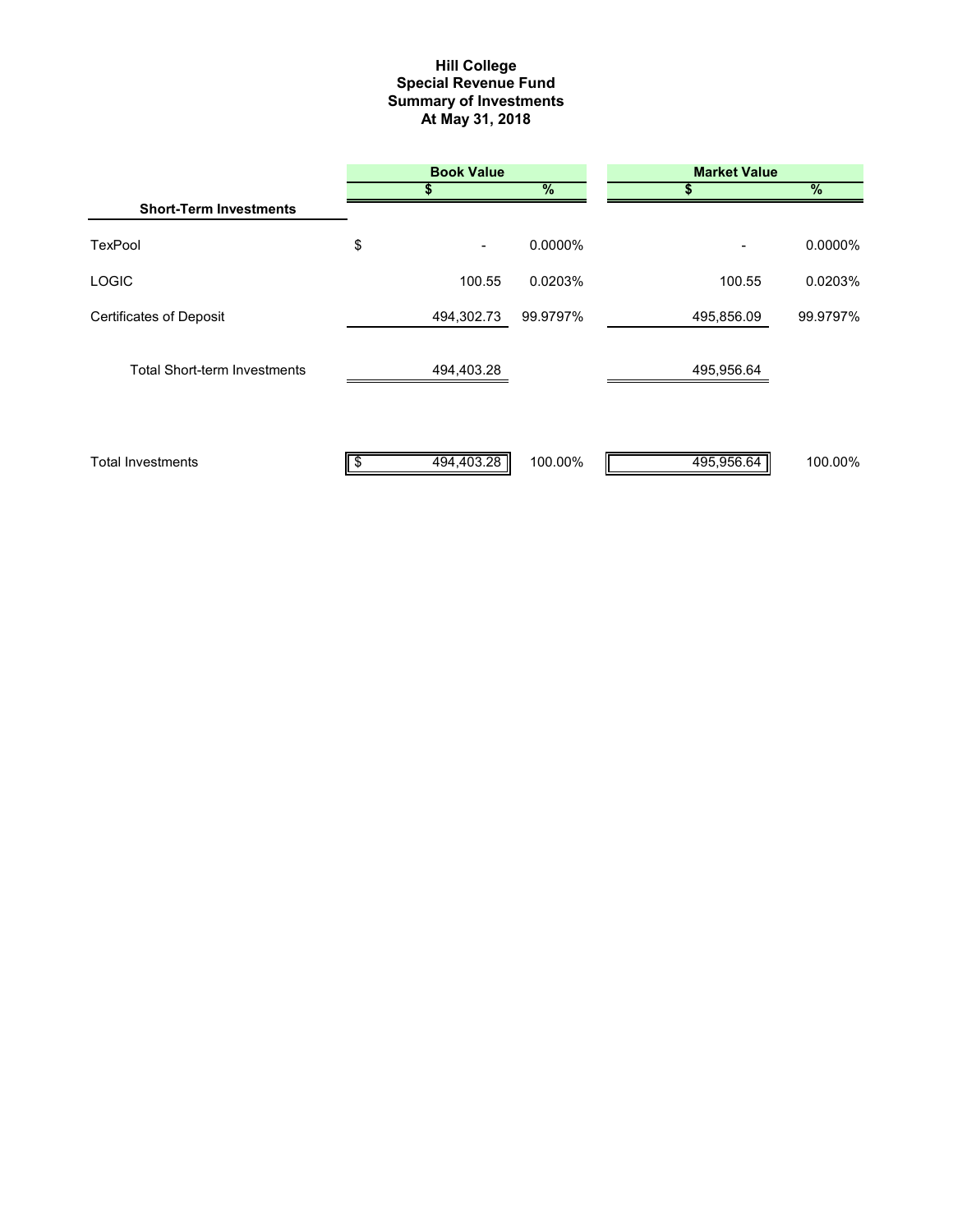## **Hill College Operating Fund Statement of Changes in Investment Assets Quarter Ended May 31, 2018**

|                                                       | <b>Book Value</b> | <b>Market Value</b>             |
|-------------------------------------------------------|-------------------|---------------------------------|
| <b>Beginning Investment Assets - 2/28/18</b>          |                   | $$4,708,293.27$ $$4,711,029.18$ |
| Receipts\Contributions                                |                   |                                 |
| Investment Income                                     | 18,759.69         | 16,023.78                       |
| Accrued Interest Income                               |                   | 2,804.43                        |
| <b>Distribution</b>                                   | (251, 573.88)     | (251, 573.88)                   |
| Net Realized Gains (Losses)                           |                   |                                 |
| Changes in Net Unrealized Appreciation/(Depreciation) |                   |                                 |
| <b>Ending Investment Assets - 5/31/18</b>             | \$4,475,479.08    | 4,478,283.51<br>S               |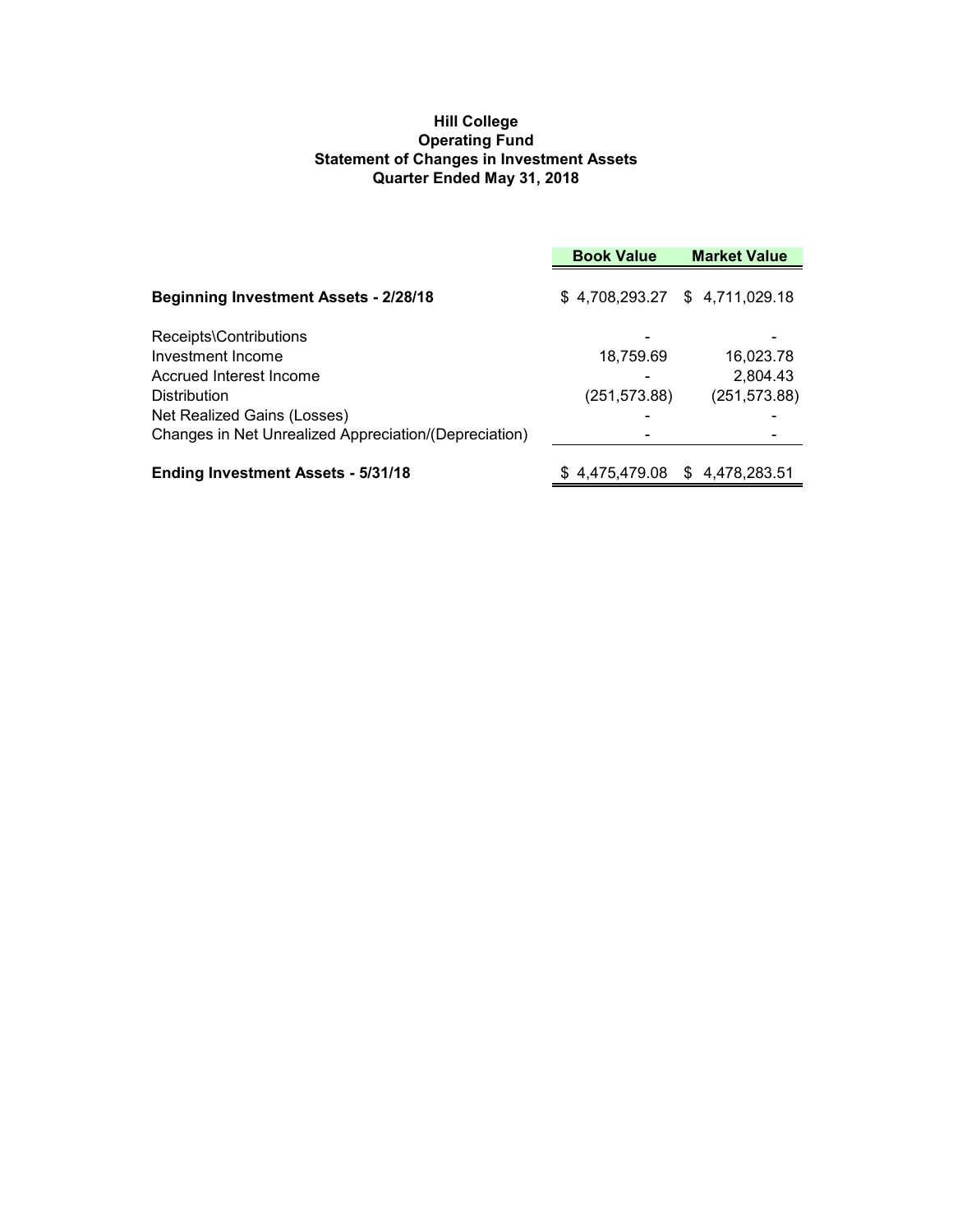# **Hill College Endowment Fund Statement of Changes in Investment Assets Quarter Ended May 31, 2018**

|                                                       | <b>Book Value</b> |       | <b>Market Value</b> |       |
|-------------------------------------------------------|-------------------|-------|---------------------|-------|
| <b>Beginning Investment Assets - 2/28/18</b>          | \$                | 52.47 | -S                  | 52.47 |
| Receipts\Contributions                                |                   |       |                     |       |
| Investment Income                                     |                   |       |                     |       |
| Accrued Interest Income                               |                   |       |                     |       |
| <b>Distribution</b>                                   |                   |       |                     |       |
| Net Realized Gains (Losses)                           |                   |       |                     |       |
| Changes in Net Unrealized Appreciation/(Depreciation) |                   |       |                     |       |
| <b>Ending Investment Assets - 5/31/18</b>             | \$                | 52.47 |                     | 52.47 |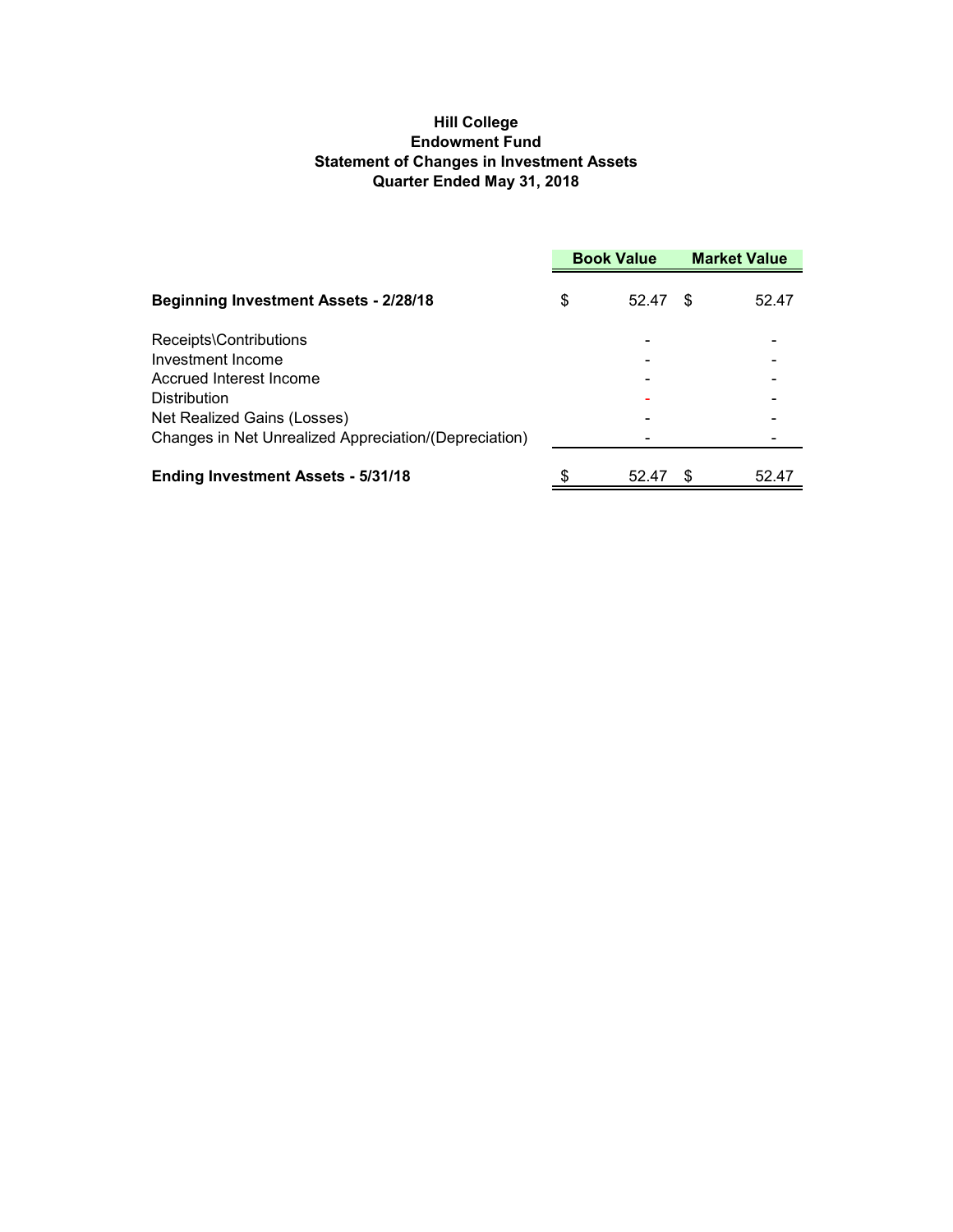# **Hill College Interest & Sinking Fund Statement of Changes in Investment Assets Quarter Ended May 31, 2018**

|                                                       | <b>Book Value</b> |           | <b>Market Value</b> |      |
|-------------------------------------------------------|-------------------|-----------|---------------------|------|
| <b>Beginning Investment Assets - 2/28/18</b>          | \$                | $2.35$ \$ |                     | 2.35 |
| Receipts\Contributions                                |                   |           |                     |      |
| Investment Income                                     |                   |           |                     |      |
| Accrued Interest Income                               |                   |           |                     |      |
| <b>Distribution</b>                                   |                   |           |                     |      |
| Net Realized Gains (Losses)                           |                   |           |                     |      |
| Changes in Net Unrealized Appreciation/(Depreciation) |                   |           |                     |      |
| <b>Ending Investment Assets - 5/31/18</b>             |                   | 2.35      | -S                  | 2.35 |